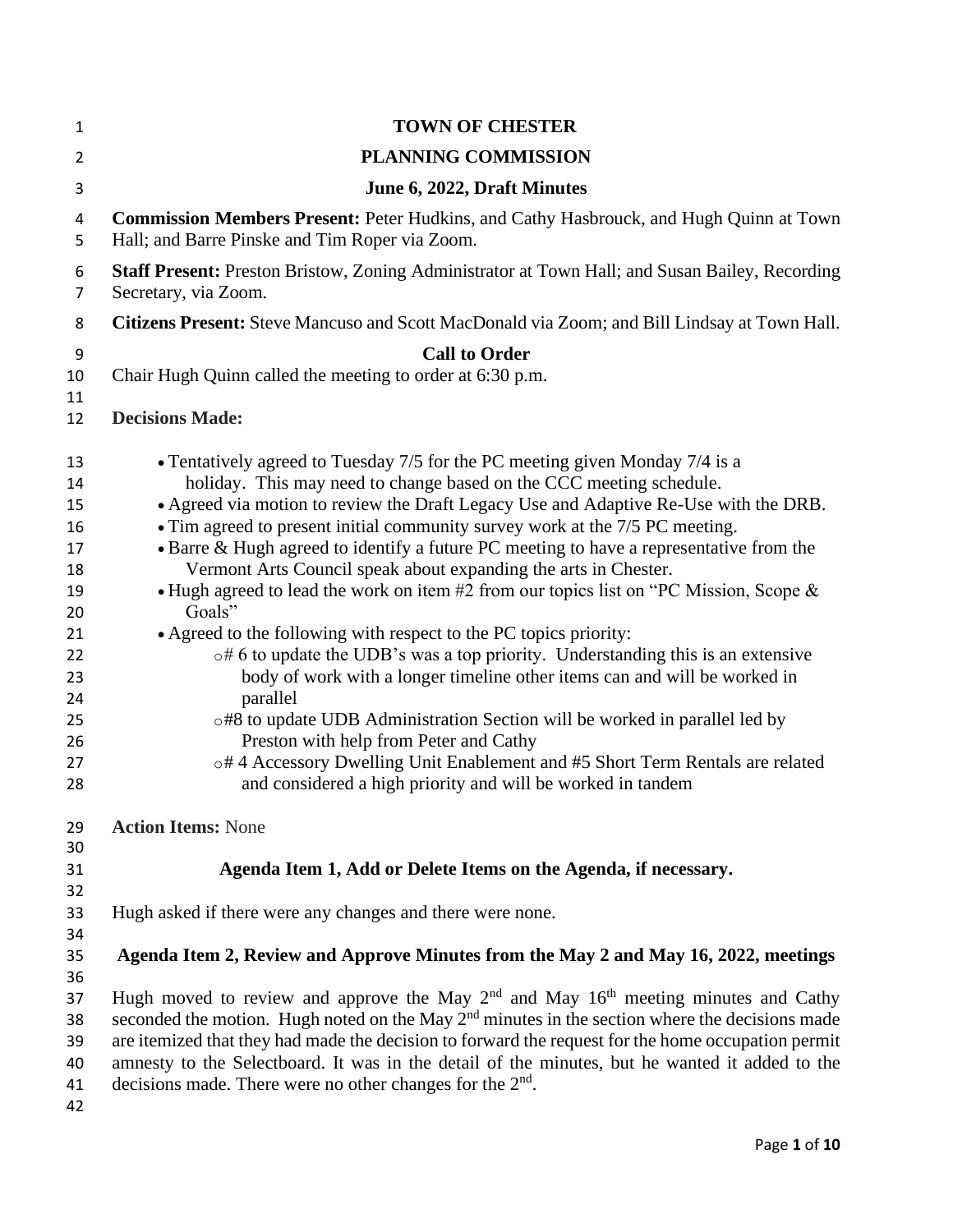| $\mathbf 1$<br>$\overline{2}$ | Tim noted a typo on page 3, line 8 which started with "Got the third workshop, they hope to get<br>the Windham and Windsor Housing Trust to meet with them." Tim wondered if "got" should be      |
|-------------------------------|---------------------------------------------------------------------------------------------------------------------------------------------------------------------------------------------------|
| $\mathsf{3}$                  | "for" and Hugh agreed. Tim thanked Sue for her hard work and the phenomenal job on the minutes.                                                                                                   |
| 4                             |                                                                                                                                                                                                   |
| 5<br>6                        | There were no other changes. A vote was taken, and the motion carried unanimously, and the<br>minutes were approved as amended.                                                                   |
| $\overline{7}$                |                                                                                                                                                                                                   |
| 8                             | <b>Agenda Item 3, Citizens Comments</b>                                                                                                                                                           |
| 9                             |                                                                                                                                                                                                   |
| 10                            | Hugh asked for comments on items not on the agenda. Steve Mancuso asked for a list of workshop                                                                                                    |
| 11                            | dates so he could spread the word and try to get people from the business community involved. He                                                                                                  |
| 12                            | thanked them for their hard work and thought their work should be the role model for the planning                                                                                                 |
| 13                            | commission community.                                                                                                                                                                             |
| 14                            |                                                                                                                                                                                                   |
| 15                            | Hugh responded that the first workshop was tentatively scheduled for June 20 <sup>th</sup> at Town Hall. He                                                                                       |
| 16                            | needed to confirm the date with Jason Rasmussen. Hugh said they planned to hold a workshop                                                                                                        |
| 17                            | each month. Hugh said the workshop would consume the Planning Commission's regular                                                                                                                |
| 18                            | scheduled meeting on that night.                                                                                                                                                                  |
| 19<br>20                      | Agenda Item 4, Prioritize PC Agenda Items.                                                                                                                                                        |
| 21                            |                                                                                                                                                                                                   |
| 22                            | Hugh said they would prioritize from the list of topics they had compiled and felt would make                                                                                                     |
| 23                            | sense to pursue. He had asked the members to identify their top 3 out of the 11 items on the list.                                                                                                |
| 24                            |                                                                                                                                                                                                   |
| 25                            | Cathy said item #8 was her first priority, which was almost a third finished.                                                                                                                     |
| 26                            |                                                                                                                                                                                                   |
| 27                            | Her second priority was #6, to review the town plan, which she thought would involve picking up                                                                                                   |
| 28                            | on the document from Brandy that discussed the town plan and adopted bylaws. Hugh said it was                                                                                                     |
| 29                            | broader than that. He said #6 encompassed all the work that Jason and Preston would ultimately                                                                                                    |
| 30                            | be doing under the Bylaw Modernization Grant, which would also include the work they will do                                                                                                      |
| 31                            | in the housing study. He asked her to keep in mind that the scope was broad. She thought it could                                                                                                 |
| 32                            | start with that because she has never been able to look through Brandy's report and get all the                                                                                                   |
| 33                            | insight out of it that she thought was there. Hugh thought that was one of the first things in the                                                                                                |
| 34                            | foundational workshop they would want to address.                                                                                                                                                 |
| 35                            |                                                                                                                                                                                                   |
| 36                            | Cathy's third priority was #2, the PC mission, scope, and goals from a very high level. She didn't                                                                                                |
| 37                            | want to get into the weeds. She was thinking they could review what the state had for documents                                                                                                   |
| 38                            | and maybe look at it to see if it suited what they're after and possibly add or drop things, if                                                                                                   |
| 39                            | necessary.                                                                                                                                                                                        |
| 40                            |                                                                                                                                                                                                   |
| 41                            | Peter's priorities were #8, #6, and he had been researching both #5 and #4 and felt they overlapped                                                                                               |
| 42                            | a lot. Hugh said they did but they weren't the same. Peter thought they would find when they were                                                                                                 |
| 43                            | doing them, they would overlap. Peter said once they started looking at short-term rentals, they                                                                                                  |
| 44<br>45                      | would also affect the auxiliary dwelling enablement. Hugh said when one of them was worked on<br>if there was one related to it, it would probably drag along. Peter decided he would go with #4. |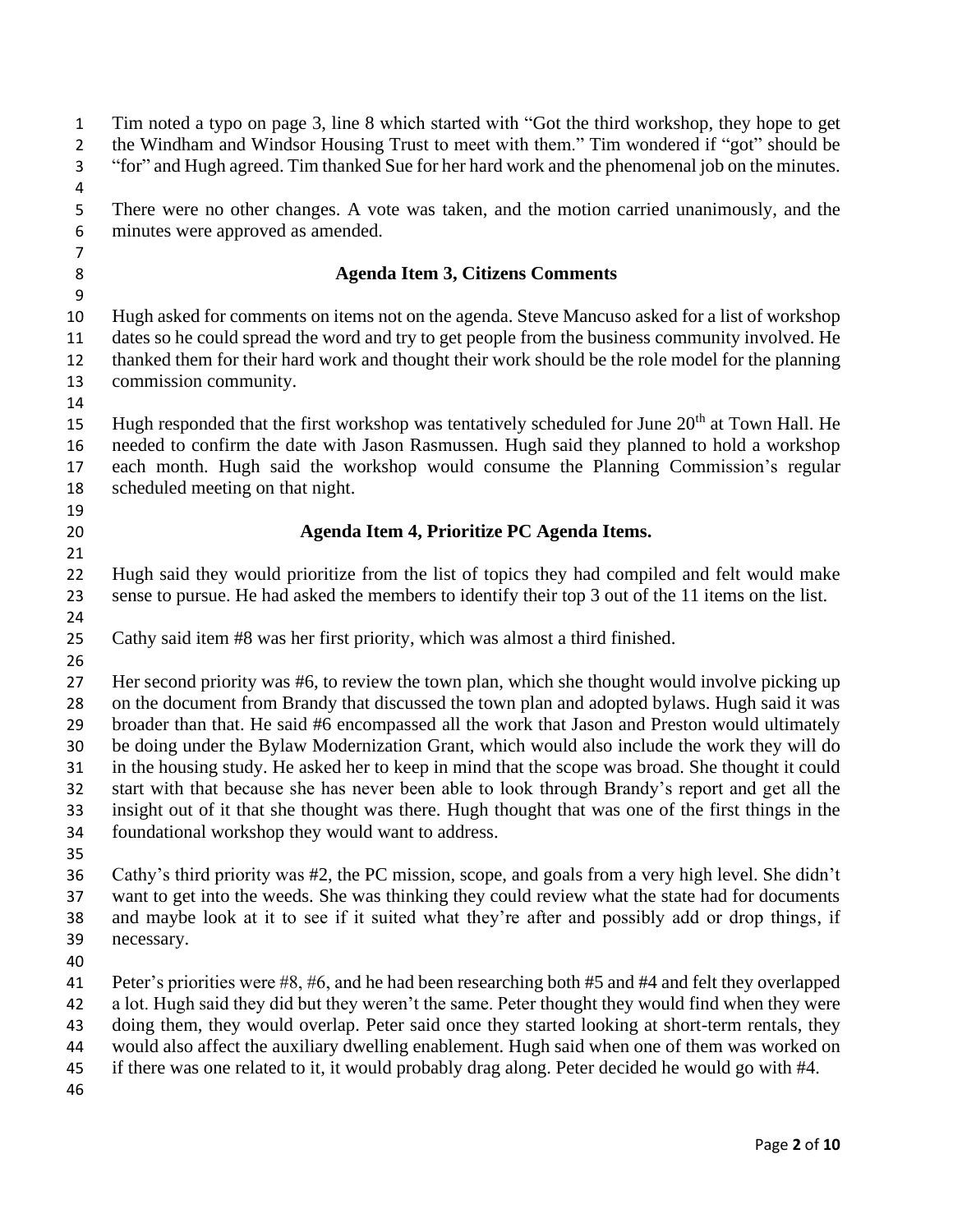Tim said when he looked at #10 which wasn't discussed much, and he thought it had been introduced by Cheryl Joy Lipton as something they needed to take under consideration. He asked if Jason would be taking it into account as he looked at the bigger picture of working on the rewriting of the UDBs. Hugh said that was a great question and one would think yes because if the idea is under this work, they're supposed to make sure the bylaws are aligning with the town plan and any other legislation that is relevant. He hadn't confirmed it with Jason yet, so it was an open question. Tim thought maybe when Jason returned from vacation they could find out. Tim said his #1 would be #4, accessory dwelling unit. He thought it was critical to Chester. Tim's #2 would be getting the community survey draft out to the Planning Commission as he thought it would entail a lot of discussion to get agreement on what it should look like and get it finalized and saw it as taking multiple meetings to get through it. Tim said his #3 would be #6, getting to work on updating the UDBs. Barre's first interest was #2. He wanted them to see what they're able to do as a Planning Board and the economic aspects, which were important. It would be nice to get the UDBs done. With the mission, scope and goals, if it included an economic element, he thought it would be good for Chester. 

 Barre said if he is the champion of the Arts and Culture thing, he would want #11 to be his second priority.

 Barre said out and about in town, people had been talking about community. He had spoken with people about the Stone Village, and they were concerned with the number of Airbnbs there and how they were losing their neighborhood. If people become elderly and there's nobody to help them or kids in the neighborhood. He was not against Airbnbs but thought they needed to tighten it up to make sure they aren't losing their community, possibly limiting the number of days they were in use. He thought that was important. Barre's third priority was #5, short-term rentals.

Preston's first was #8, and his second was #6, and his third was #9.

 Hugh's first was #6, his second was #5, short-term rentals, and his third was #7. His rationale for #7 was there was a timeframe on it. If there was anything they could do as a planning commission as it related to the adoption of cannabis retail, they need to make sure they have it under control before October. Hugh felt the same way as Barre that there was a ton of activity in Vermont and cities and towns all over the country about what to do as it related to short-term rentals, so he chose it as his second priority. He put #6 first because at the end of the day for him, they've been on this path trying to update the bylaw and align them with the town plan, the Village Center Master Plan and whatever legislation is upon them. He chose it first because he probably just wants to figure out how to get it done.

Hugh thought there was at least some consensus around #8, as three members had it as their first

 priority. #6 had four people who had it as their top three priorities. There didn't appear to be a clear winner for a third priority so they may need to think about it a little more. Hugh said they all

Page **3** of **10**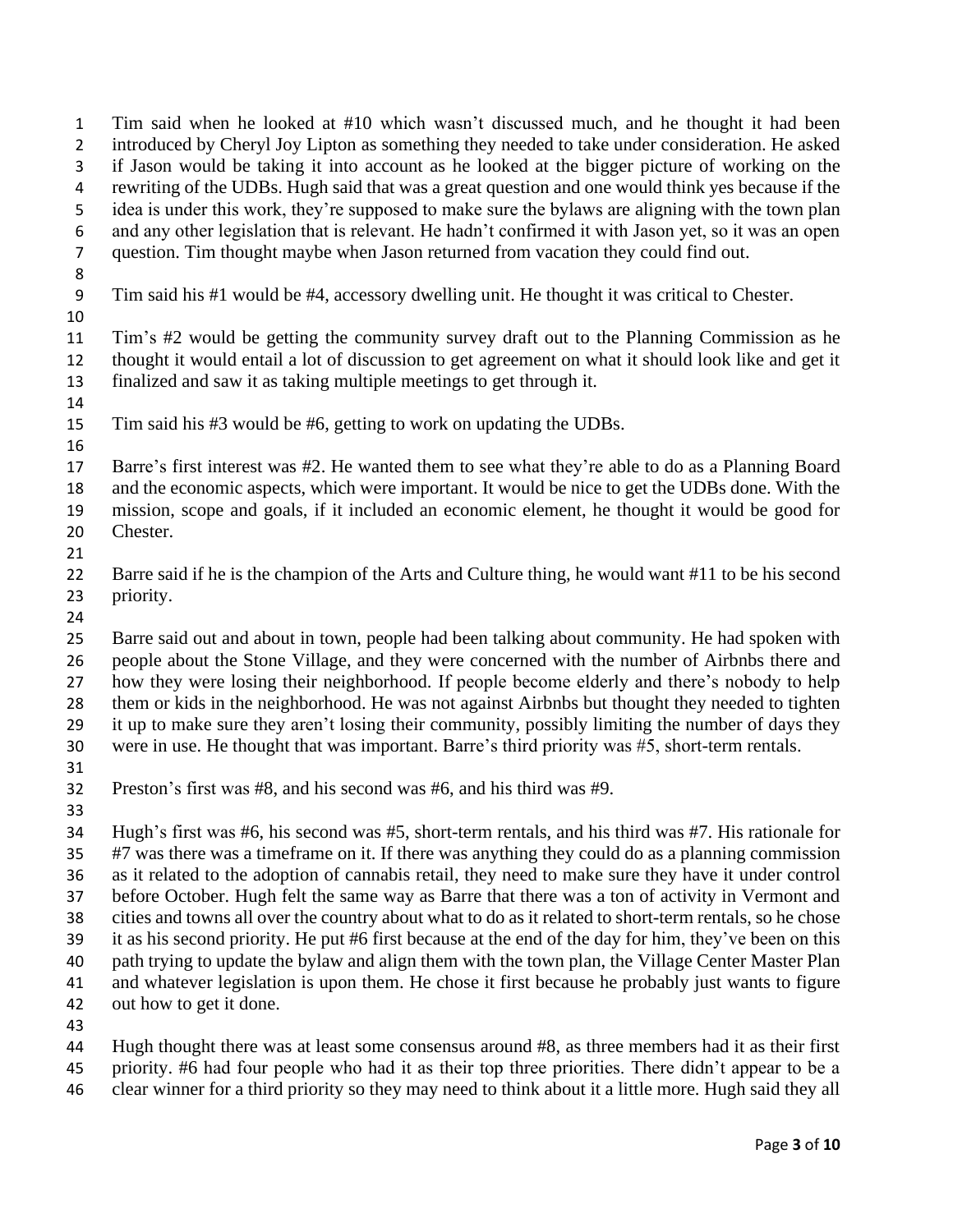agree they don't need to do things serially. He used Tim's example as his second priority is to 2 make some progress on the survey. There is nothing to prevent someone who is assigned something to start making some headway on it and reporting the status back to the Planning Commission. Some of the other work items like #6 and #8 have a longer tail and may be actively worked by other folks on the Planning Commission. There's nothing that says more than one thing can't happen at a time.

 Tim noted that Peter had mentioned #4 and #5 were related and by Tim's tally, between the two of them, there are four votes for making one or the other of those a top priority. Hugh liked Tim's logic. He said #6 was obvious and as Hugh had said, it was a body of work that had been going on for a long time. Tim thought they would probably visit it in some aspect at every meeting. Hugh

 agreed. 

 Hugh said it was unfair to think about #6 as it related to other items on the list because some of the other items have a fairly finite work scope and people can envision the beginning and end of those in a matter of weeks or months and not a year and a half. He suggested they understand that #6 is a top priority with a long tail and is going to run its course. What it means to him is if there's work that comes to the Planning Commission that's associated with advancing #6, they should make it a priority. He gave the example if Jason is creating some work product or Jason and Preston are working on something together and they have cycles to do some other things and can just pick something else up, what they've agreed for #6 is the heavy lifting and will be done by Jason and Preston. Preston will continue to bring feedback and updates back to the Planning Commission if at any point in time there is something the Planning Commission needs to consider and possibly act on, he would be the person with the most insight and could report back. Hugh said when that happens, they will be sure to move it to the top of the priority list so #6 can keep moving. If that's a model that will work, they can move on.

 With that, he was seeing #8 and then #4 and #5, which were accessory dwelling unit enablement and short-term rentals as a thing, so he put them together. They handled how #6 would work and # 8 was already under way. The question he had was the UDB administration section was a broad area and all they were currently listing was home occupation permit, which was done. They were about to talk about legacy use and adaptive reuse in the meeting so he wondered what else they should be considering in that scope that Preston and Peter may chug away at.

 Preston said one of the things that Brandy handled well was the list of exempt structures. There was a lot of clarity. He thought it would be good to include it. The current bylaw is broad regarding fences and Brandy brought in detail about it so there were other things in the administrative section they could work on. Hugh thought they could do a couple of things to track how it was running. They could continue to add new things to the list. At some point, they could say it looked like everything on the list had been handled and then there will be something else. Preston said a lot of bylaws put a lot of ink in to address ponds and swimming pools, while their bylaws said nothing. Hugh assumed those sorts of things they may address were independent in overarching of any zone. He asked if that was typically true. Preston agreed and said it was another piece they could address sooner than later. Peter said it was easily chunked out. Nonconformities would get rewritten and then the section would be done.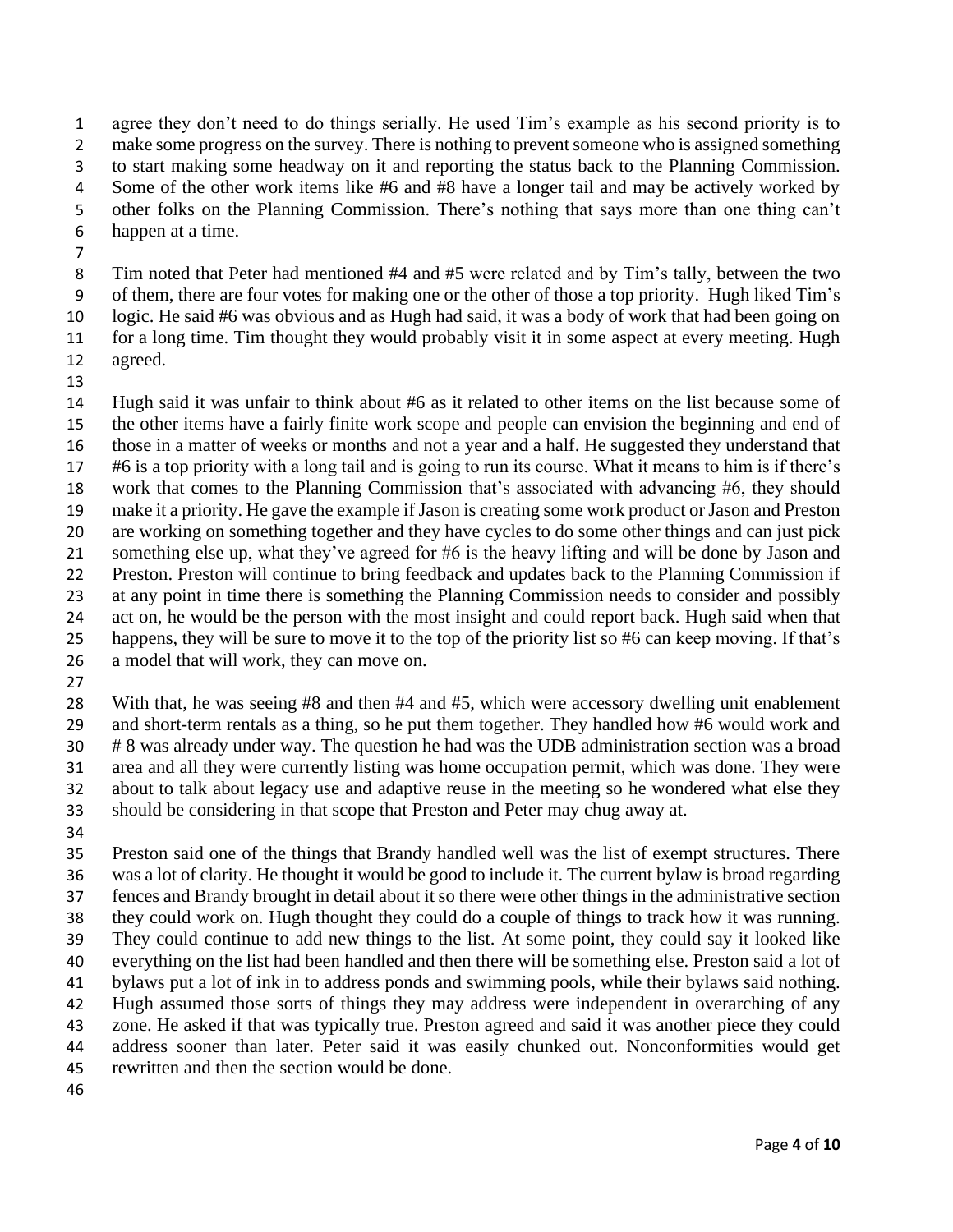Hugh said when work came into the Planning Commission that was related to #6, they would prioritize it. #8 was already assigned to Peter but he would add Preston to that, and they could continue to advance it if it wasn't taking priority over something under the banner of #6, which was more important, and they needed them to weigh in on it.

 Hugh said the same as Cathy was giving updates on the status of the Village Green, it may make sense for Tim to figure out how he wanted to move forward on the survey. He asked if Tim had bandwidth to work on it with the other stuff they were discussing or if they should establish another timeframe. Tim said he wanted to make time to work on it because he thought getting a good sample back from the community on a well-crafted survey would help inform a lot of the work they were doing. He knew the next meeting was the workshop so they wouldn't have time then but wanted to present a draft of the survey for the full committee to review and consider at the first meeting in July. He was sure they would discuss and edit it but wanted to get a draft out for consideration. Hugh thought that made sense.

 Hugh thought #2 was a behind-the-scenes Planning Commission operating type model activity which would be good for the group but didn't necessarily advance any of the agenda items that would move the needle on things the community cares about. He thought of #2 as the back-office stuff and would prioritize it a little lower. He was going to offer to take #2 and own it and was happy to do that unless there was someone else who had a lot of passion for it. Tim thought it would be fantastic if Hugh took it. Hugh agreed to take it and didn't want Cathy and Barre to feel like it was being dropped.

 Hugh told Barre he thought #11 was just a matter of scheduling Zon Eastes to come to a meeting. Barre said when he first moved to Chester, he spoke to the Select Board and suggested they spend a few bucks on Paradise City Magazine, who produces two nice arts and crafts fairs in Massachusetts, one in Marlboro and one in North Hampton. He thought Route 103 was valuable and underutilized. He's championed that cause since moving to Chester and has encouraged others to move onto Route 103, some of whom bought the antique store and are doing well. He didn't think Chester was utilizing arts and culture in town like they could. He thought it was like planting a seed. If someone came in and gave a presentation, hopefully it would have a positive effect. He really wanted to get the arts and culture seed planted and watered because he thought it could really bear fruit for the community. He thought it was overlooked in Chester compared to other communities and wasn't sure why. Hugh said the next meeting would likely be the bylaw modernization workshop. They would be doing some survey work at the first meeting in July with Tim, so Hugh wanted to coordinate with Barre to identify some available Planning Commission meeting dates so Barre could reach out to Zon. Barre said it could be October. He thought the sooner the better because there could be more important things. He would be happy if he knew there was an opportunity at some point.

41 Hugh said July's meeting will fall on July 4<sup>th</sup>. He wondered if anyone would object to pushing the 42 meeting to July  $5<sup>th</sup>$ . Barre noted he was on the Cannabis Control Board which would meet on Tuesdays so he didn't know if they would be having one on that date. Hugh said they wouldn't 44 meet on the  $4<sup>th</sup>$  so to let him know if they had another date. Tim was open to meeting on the  $5<sup>th</sup>$ 

 and wondered if it would be a conflict with Cannabis Control meeting. Peter said it was about 46 space. Cathy, Peter, Hugh, and Preston could do the  $5<sup>th</sup>$ . Hugh said they would figure out if the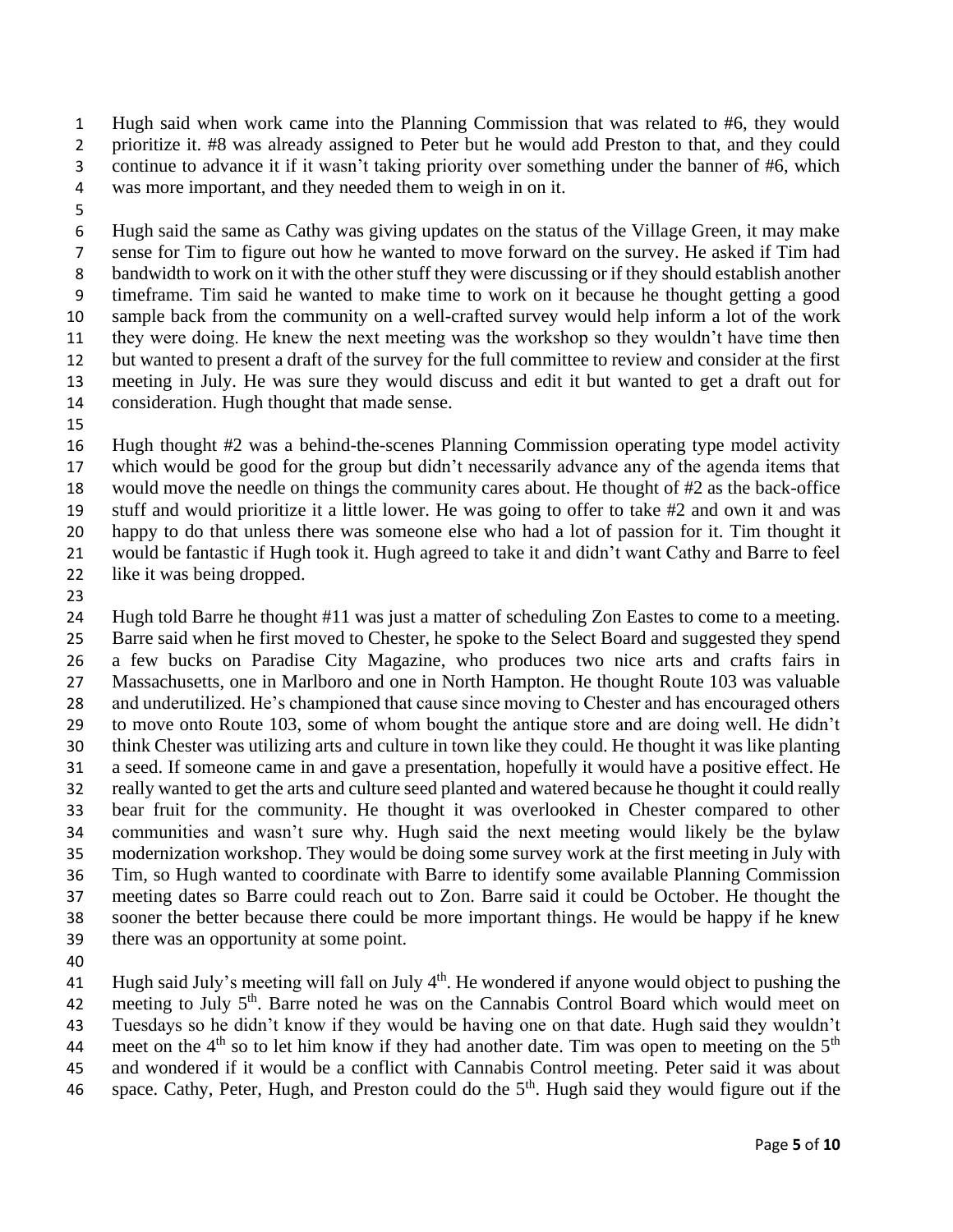- CCB was meeting and if they were, they would regroup.
- 

 Hugh said they discussed #11, he was taking #2, Preston and Peter were working #8, Tim was working #1. #6 is a top priority whenever the work comes in and #8 was Peter and Preston. He asked if there were any other thoughts on the topic before they closed it out.

 Steve Mancuso said several the items were within the Planning Commission's scope to write bylaws for but not necessarily market. He suggested allowing the CBC to put whatever they are seeking, such as arts and crafts, on their next agenda and dig up the right people to follow in their footsteps. Hugh appreciated that.

## 

## **Agenda Item 5, Review Draft Legacy Use and Adaptive Reuse content**

 Preston noted on the first sheet there were only two things in red which were to rename the headings to legacy use and adaptive reuse. The legacy uses on the second sheet were already approved but could be reopened. Although there were several models out there, for adaptive reuse, they decided to pick Windsor due to their proximity and tweaked it some. Some provisions say it should be on the National Register and some only apply it to barns but item C under adaptive reuse, the list is a church, school, armory, barn, or industrial facility. Windsor had listed a prison because they have one, but Chester doesn't so it was removed. Preston said he's a churchgoer but also knows they go out of business and then there's a question of what to do with the building. There's one school in town that's been converted into affordable housing. They have an armory. They have a few classic barns and a few industrial facilities. There had been some discussion about it, and they put a lot of weight on the DRB to use their judgment about legacy use and adaptive reuse. Preston is of the belief that if you try to write a bylaw too tight, you say no to a lot of things. He felt it was always possible they could become a board that lacks integrity or rigor but the board they have now wouldn't give away anything without being thoughtful about it.

 Peter thought when this would come to the DRB it was different because it wasn't checking boxes but required thinking about it. He referenced the old auction house on Route 10 which wasn't one of the examples but could apply here. When you get the oddball building out, it can be used for something, and you don't have to specifically call out it was used for something else first. It would then be up to the DRB to decide how they're going to do it. One of the things not in there but in several other ones was with an eligible building whether there was outdoor storage. He thought they had it covered in their performance standards. He would take them to the DRB and get their edits and bring them back to the Planning Commission. Hugh said if the thought this was okay, the next step would be to meet with the DRB and have them provide some feedback. Peter said the DRB would be the ones to enforce it so they would want to know if they had a problem with it. Hugh thought it made sense but asked in C (1) about the uses of the building such as church, school, armory, barn, or industrial facility, if they were examples and not the only thing considered in the adaptive reuse consideration. Preston suggested they could put the lengthier phrase of "including but not limited to." Hugh just wanted to know the intent and Preston said that would be 43 his thought that "such as" was such as.

 Tim said he was in the same spot looking at it and wondered and maybe it was a question for the DRB, but would it be better to add some clarity there so people don't focus on the uses listed. Tim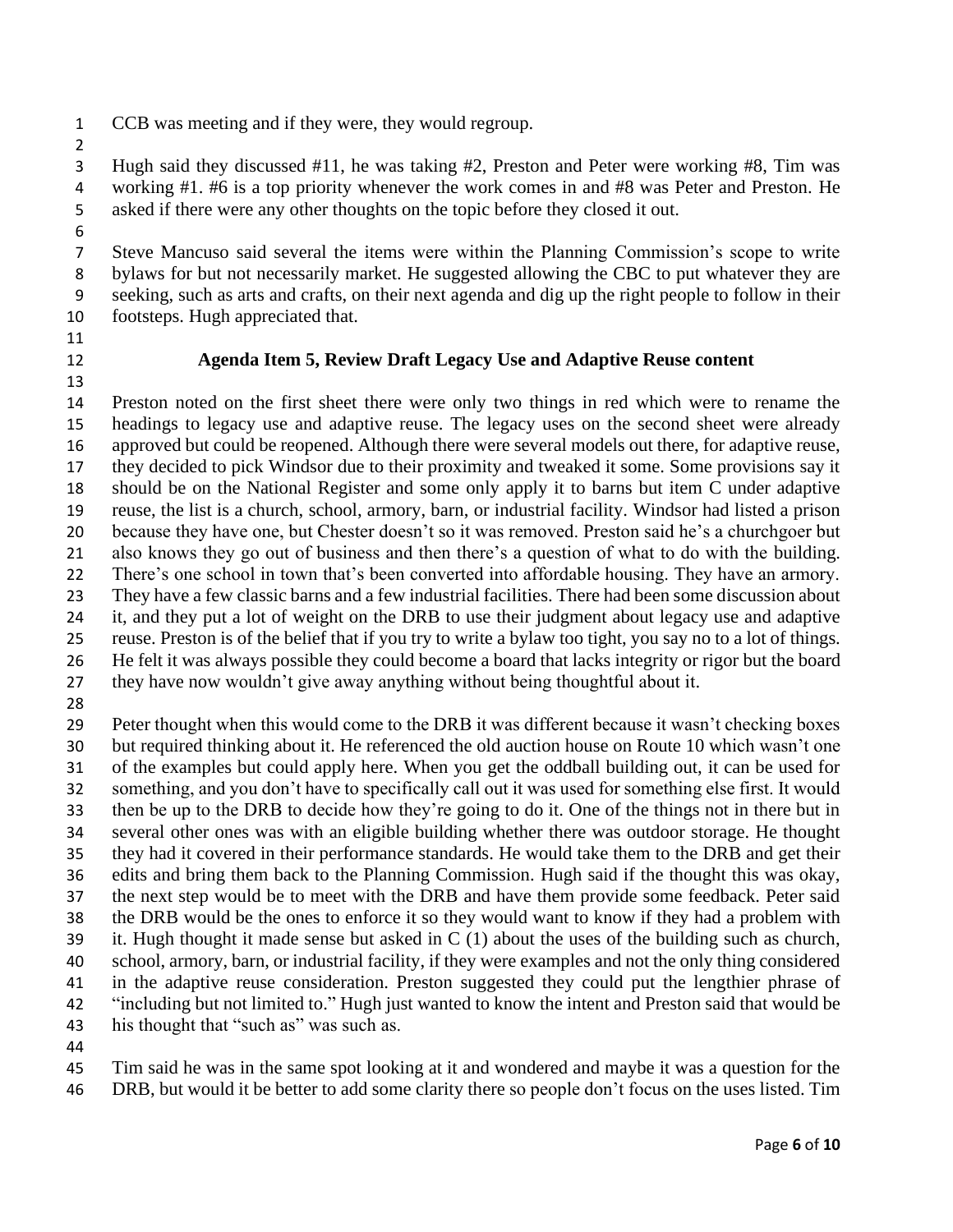noted Peter had mentioned the auction house and Tim was thinking about Buck's Auto on Route

- 2 11 which were two examples that would not be covered by  $C(1)$  or (2) specifically as it's written.
- Hugh suggested they use Preston's suggested phrase of "including but not limited to."
- 

 Hugh said the only other thing he was calling out was under legacy use they made one change. He thought they softened the language on what the applicant should demonstrate. Preston said he had said the burden of proof and people thought it was heavy handed. He didn't think the new one said that. Preston said they had word smithed it out of legacy uses as it was part of the last meeting approval.

 Hugh asked for any other feedback. He thought it was great and would get good community feedback because nobody wants a building that isn't useful. He couldn't see a downside to either one of them. Preston was envisioning that because they were both conditional uses that would go the DRB that neighbors would have opportunities if they didn't like them to say something. The DRB can give the thumb up or down. They can say no if they think it's not worth doing. He thought it added a lot of flexibility to the bylaw. Tim thought it was an important decision. The armory was an example. It was sort of being used right now but the adaptive reuse clause could apply to it. Cathy noted there were towns in Massachusetts that promoted recycling of buildings. Preston said they were looking at the cultural aspect, but Cathy was pointing out the cost of tearing a building down and throwing it into a landfill. Hugh added the cost of raw materials going into something new.

 Hugh thought it sounded like everyone was in support of it. Tim moved they forward the edits to the legacy and adaptive reuse clause to the DRB for discussion at one of their future meetings. Hugh seconded the motion. A vote was taken, and the motion passed unanimously. Tim added it was with the one change Preston captured and everyone agreed. Hugh said Preston and Peter would take it and see when it made sense to get with the DRB. Preston said they were motivated to move it along.

- 
- 

## **Agenda Item 6, PC Roundtable**

Tim said he already voiced his opinion during the priority discussion.

 Barre felt the same as Tim. He thought the arts and culture was valuable and would be nice to get something moving forward with that. He said someone from the Stone Village came to their meeting last time, so the Airbnb issue was important. He was glad Hugh was taking on #2, mission and scope. It was their job to get the bylaws done. From going back home and seeing what goes on in other places, he wondered what their scope could be and how they could help their community more than just by doing the bylaws.

 Preston was happy with the June  $1<sup>st</sup>$  Selectboard meeting. It was a positive crowd, which he thought was likely there because of the library issues and was good to have that many people viewing and have the Selectboard and others compliment the Planning Commission. And Arnie as chair was quite positive.

Peter said the more he looked at short-term rentals the less it becomes a zoning problem and more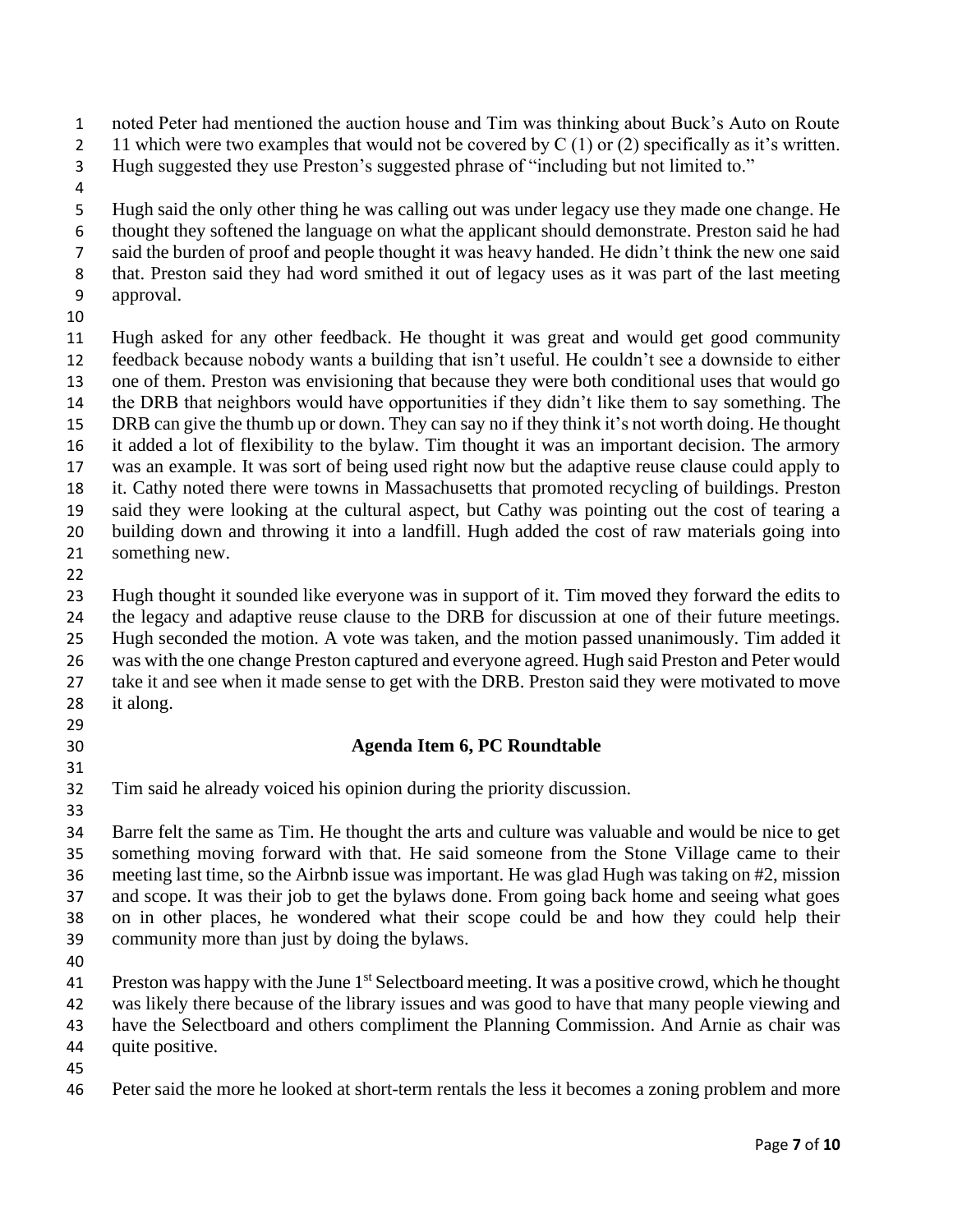a municipal ordinance problem. He said people have talked about fees to slow it down and then it becomes more of an ordinance than zoning. Tim said that was a great observation. One of the things he had just become aware of was Key West, Florida has a huge issue with short-term rentals because service workers can't afford to live there. What the city of Key West did was created an ordinance that requires a license to operate a short-term rental. They limited the number of licenses issued based on the percentage of total habitable dwellings. It was right in alignment with what Peter was saying that maybe it was something the Selectboard needed to address, and the Planning Commission could advise them on. Peter said there would need to be something that goes hand in hand when they do something regarding zoning. Hugh agreed and said it wasn't something that was either/or. There would be changes if they move it forward in the bylaws and perhaps some complimentary ordinances. Hugh echoed what Tim said about Key West saying that San Diego did the same thing where you apply for a license and if it's granted, it's only for two years and then you reapply. This process in San Diego would cut the short-term rental population by fifty percent. Hugh wasn't suggesting they do those things but said there was a lot of passion surrounding it and they couldn't pretend it wasn't happening and needed to address it. Barre remembered hearing something similar in Aspen. Barre remembered when they were working with Brandy and the topic came up, they set the number of days people had to be in their house. Barre was surprised that some people didn't know what Airbnb was or how it started. He said some college students blew up an air mattress and put it in the bedroom to assist with their rent. The initial concept was to help someone traveling. The idea that people are buying homes and not living in them and turning them into Airbnbs is not at all relative to the initial concept. Unfortunately, it's taking people out of our community. He said it was a tough thing. It wasn't intended to end up the way it currently is and was creating some issues.

 Scott MacDonald's concern was they have a housing shortage and there are second homeowners in various stages wondering how often they're going to be here. They are all getting letters nowadays from real estate corporations telling them how much they can make with second homes. It could really change the landscape of our community. He thought Chester needed to be careful and he wouldn't go as far to say turn into the next Ludlow but something like that could happen. They need to look 20 miles down the road instead of just 20 feet. We have innkeepers who are paying the 9% tax. He had just visited Vermont's tax page to lookup the rules and said even second homeowners who are renting are supposed to be paying that tax and many are not. The people who are listing with Airbnb are paying quite a fee and running it as a business and suggested the question is whether it's a change of use which then falls into the DRB. They were things he wanted to mention. It's healthy to have them since there are only a limited number of rooms available at the inns. The inns are paying a lot in taxes, and it must hurt and anger them to see all the Airbnbs getting away with nothing. He was asking them to consider a registry and fees. Hugh responded that many of the platforms that homeowners use to advertise their short-term rentals handle the collection of the Vermont State Meals Tax. In many cases, it's no longer up to the homeowner. The platform is handling it and getting the money to the state. Scott said that was wonderful. Scott added with the Airbnbs and second homeowners and housing shortage, it wasn't an easy thing and it sounded like the Planning Commission was considering everything. He commended them for doing such a great job. He thought the Commission had a diverse array of people which had suddenly pulled together and were getting a lot of work done and he was very impressed. He said Barre was 100% right about arts and crafts and Chester was ready for something like that. He thanked them for their time.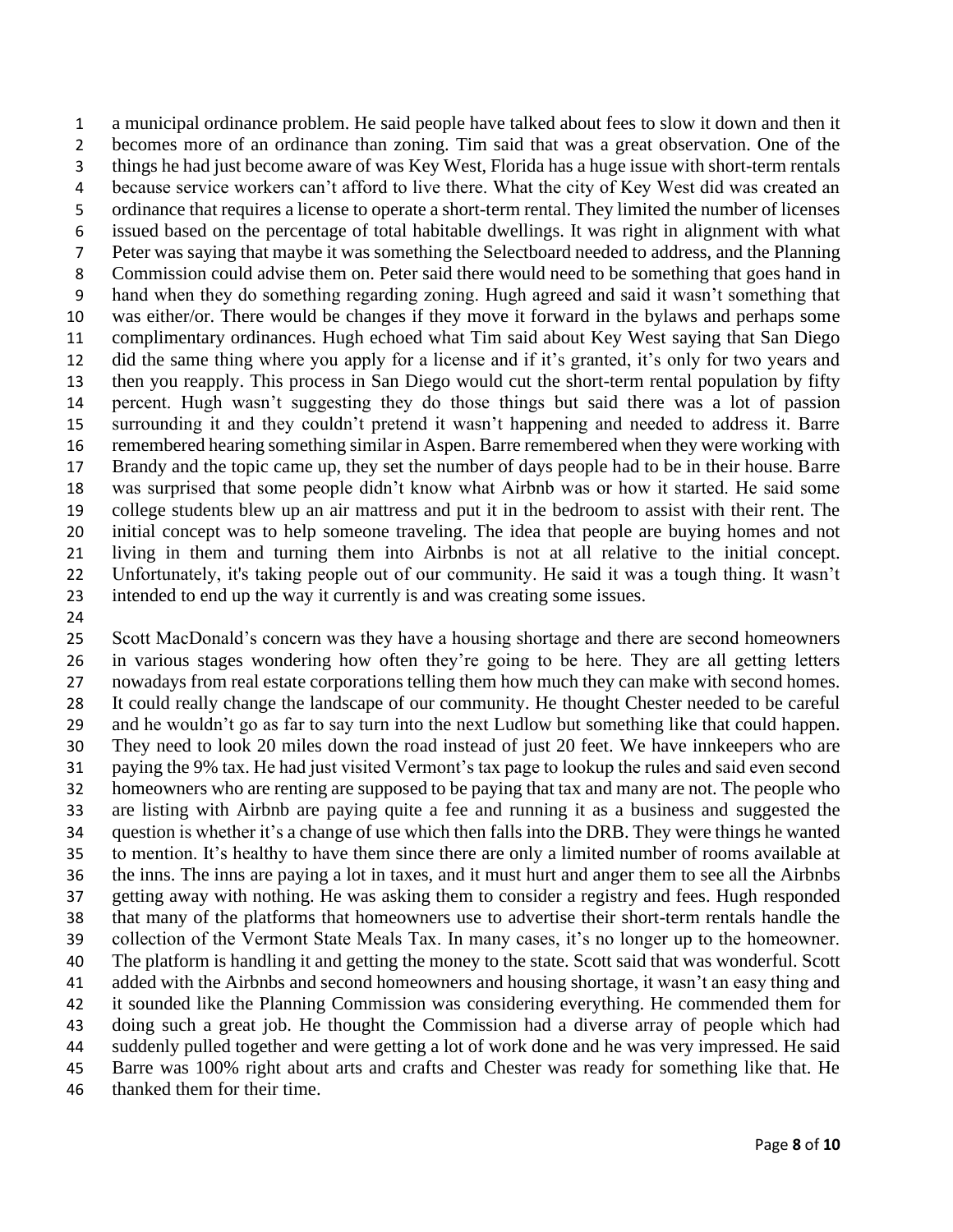Steve Mancuso didn't think they had to reinvent the wheel concerning ordinance versus creating a zoning bylaw. He said Springfield had gone down the same road about a decade ago and realized the short-term rentals were slipping through the cracks. What they did in Springfield was institute a registry that requires all rentals to register with the town of Springfield. He wasn't going to tell 5 them it wasn't without its pros and cons. The fertilizer hit the ventilator at first. He suggested they talk it over with them.

 Cathy had been thinking a lot about short-term rentals and was thinking they could make a lot more money doing a short-term rental for a property than long-term rentals. If they tried to stop it, they wouldn't win. She thought they needed to look at shaping it and finding ways to help it fit into the town. She wondered if they could offer a break to properties that have a live-in caretaker that create a caretaker apartment, so that it wasn't a house that a bunch of wild people move into for a few days and tear apart and disturb all the neighbors. As it happened, Preston was dealing with a person on The Green who is unhappy with the activity on the weekend. It was a single person in an apartment she found and now there was more activity there than she enjoys. Cathy was thinking it would be useful to have more small apartments scattered around town in places that weren't on The Green. If they could shape it so there was more caretaking going on, the property would accomplish two goals: it would create more housing and supply some work for people and would hopefully tone down some of the excesses. She wasn't saying it would provide 2- and 3-bedroom apartments which was another thing they needed badly. She was thinking if they fought the economics of it, they would lose, and she didn't want that. Hugh thought at the end of the day, there was a spectrum for everything and if you tried to eliminate the ability for people to do short-term rentals, it was a losing proposition for everyone. The other end of the spectrum would be a free-for-all, which wasn't good either. There is middle ground. When he first started to study it, it seemed like hardly anyone was doing anything. Then you started to see registries and a little bit of an attempt to understand what was happening. In communities that are heavily tourist related like San Diego and Jackson Hole, they are going to an extreme to figure out how to reduce the number of them because it is changing the community. There was a huge spectrum of possibilities but trying to eliminate them was unrealistic. Cathy thought now that the grand list was lodged with the town clerk, she would have time to figure out how many second homes there were and get some clear numbers. She thought it was important to understand how Chester was experiencing it. Hugh agreed and said the last time he looked; he may have found 75 to 100 properties that were being short-term rented. Cathy thought they needed to be clear about what goes on in Chester because it's not Ludlow or San Diego and they had the ability to do that.

 Scott MacDonald said with what Cathy had mentioned, he thought the issues with taxes and the cost of building one thing, they may want to consider if people had enough acreage to build a small cottage for a long-term rental and defer the taxes for a couple of years and encourage construction and new people moving in where there are enough setbacks. Instead of just being business- friendly, they could be friendly to people who own properties and homes who might be thinking about adding a second income.

Sue Bailey said she liked Scott's idea. She also added in the U.S. that 1 in 5 properties purchased

- are used for rentals and corporations are buying them. She said they weren't just for short-term
- rentals, but long-term rentals and they were limiting people's ability to become homeowners. She
- wasn't sure if it was happening in Chester. Hugh said that was a great point of input. In other